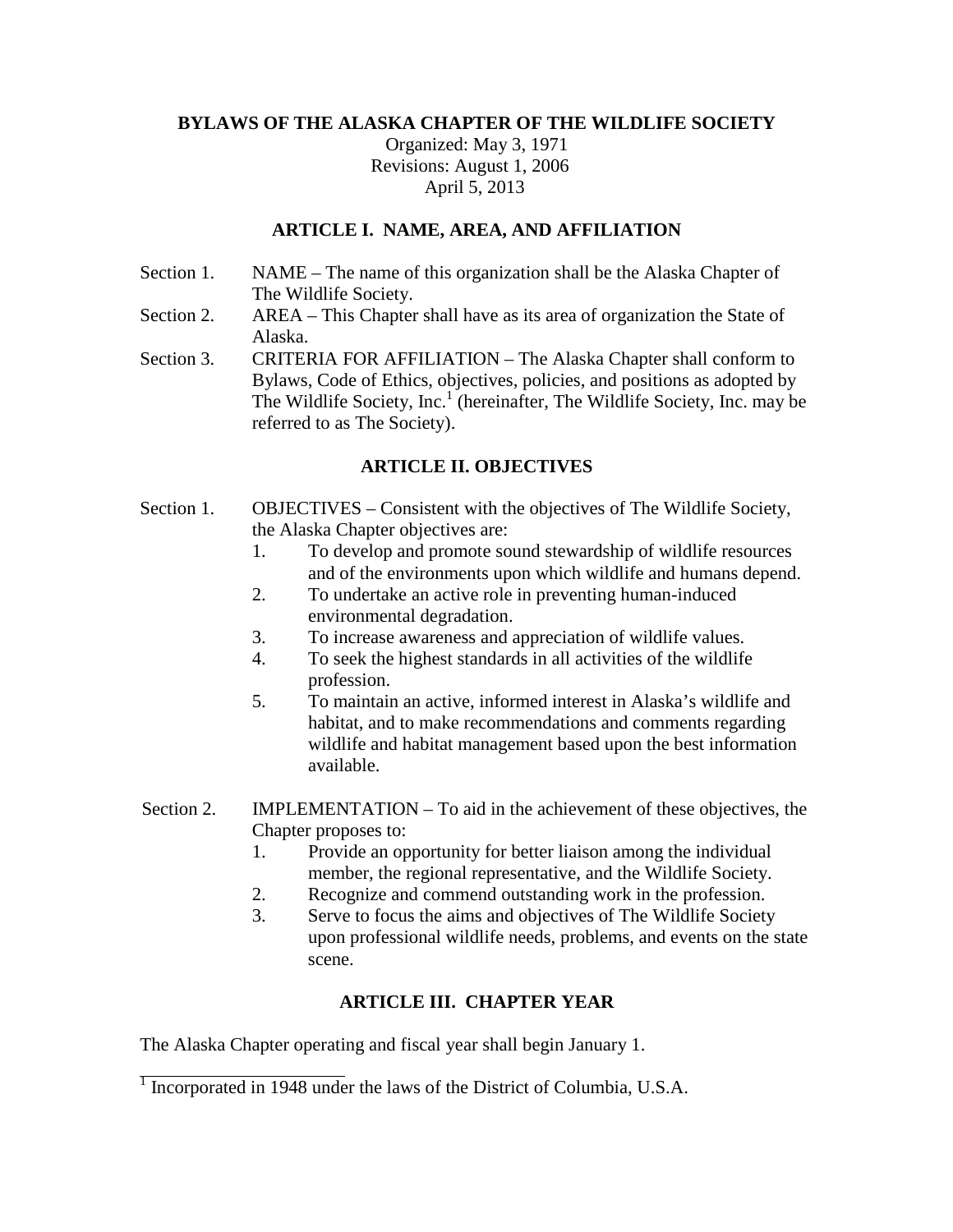### **ARTICLE IV. MEMBERSHIP**

- Section 1. MEMBER A member of the Alaska Chapter of The Wildlife Society must be a member of The Wildlife Society. Members need not necessarily reside within Alaska. Alaska Chapter of The Wildlife Society members may hold elective offices in the Chapter; vote on matters affecting The Wildlife Society; and officially represent the Chapter on business of The Wildlife Society per approval of the Alaska Chapter Executive Board.
- Section 2. CHARTER MEMBERS –Members in good standing on the membership rolls as of February 28, 1971 shall be considered Charter Members.
- Section 3. HONORARY MEMBER Honorary Members of the Alaska Chapter shall be persons who, by a majority vote of the Chapter, have been thus recognized for their achievements. An Honorary Member need not pay Chapter dues and may not vote or hold office.
- Section 4. DUES Annual dues, as established by the Executive Board, shall be payable by each member to the Secretary-Treasurer no later than January 31. Members who have not paid their Wildlife Society dues shall lose their Voting Member status in the Chapter.
- Section 5. RESIGNATION Members may resign at any time by giving notice to the Chapter's Secretary-Treasurer, or will be considered to have resigned if annual Chapter dues are not paid.
- Section 6. REINSTATEMENT Persons who are dropped from the rolls of the Chapter for non-payment of dues or resignation may be reinstated into membership in the Chapter upon payment of the appropriate dues.

## **ARTICLE V. ELECTIONS AND OFFICERS**

Section 1. NOMINATING AND ELECTIONS COMMITTEE – The three-member Nominating and Elections Committee, selected by the Executive Board (Article VII, Section 1) of the Alaska Chapter, shall prepare a slate of one or more candidates for each of the elective positions, namely President-Elect, Secretary-Treasurer, and 3 Regional Representatives from the Chapter Voting membership. The 3 Regional Representatives shall represent the geographical areas within Alaska as follows: Southeast Region, 1 Regional Representative; Northern-Interior Region, 1 Regional Representative; and Southcentral-Western Region, 1 Regional Representative. The foregoing Regional Representatives shall be elected by the membership within the respective regions. CLAUSE A – All nominees must be Voting Members (Article IV, Section 1.)

2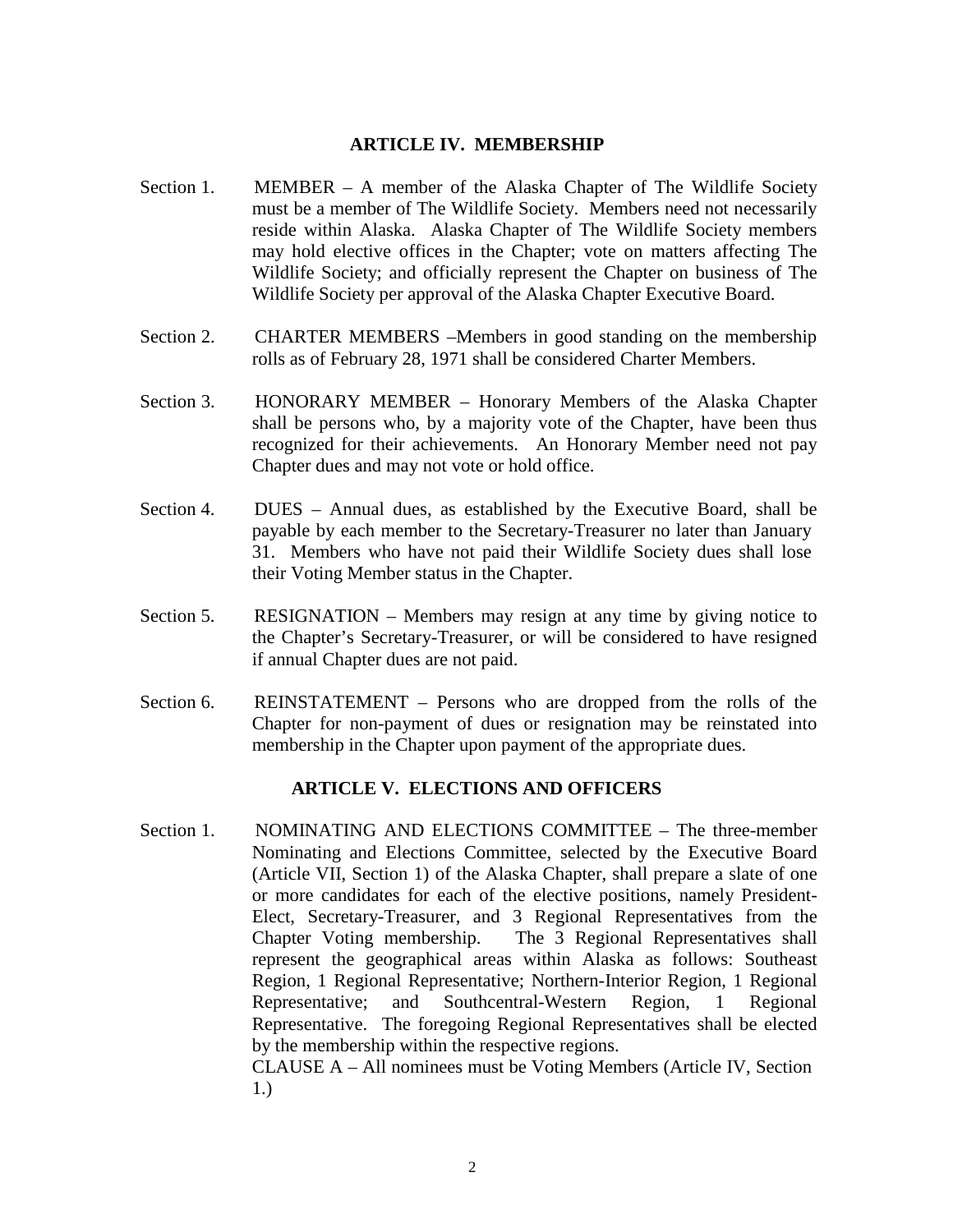CLAUSE B – Prior approval shall be obtained from said candidates.

CLAUSE C – Nomination slate shall be submitted by the Secretary-Treasurer to the membership at least 14 days prior to posting and/or mailing the balloting.

CLAUSE D – Additional nominees shall be added to the Nominating and Elections Committee's slate upon signed support of 6 or more members, provided prior approval has been obtained from each nominee.

CLAUSE  $E - A$  member may hold the same elective position for no more than 2 consecutive terms.

Section 2. BALLOTING – Electronic and written ballots shall be received from the members by the Secretary-Treasurer, or a designated TWS member as approved by the Alaska Chapter Executive Board and shall be counted by the Nominating and Elections Committee or a designated TWS member as approved by the Alaska Chapter Executive Board. For ballot counting purposes, the President shall appoint a replacement for any member of the Nominating and Elections Committee who has been nominated for an office.

> CLAUSE A – Members in arrears shall forfeit their rights to vote during the period of delinquency.

CLAUSE B – A signed absentee ballot may be submitted to the Secretary-Treasurer by a member prior to the scheduled time for counting ballots. CLAUSE C – The candidates receiving the largest number of votes on the ballots (electronic + written) shall be declared elected. No one may hold more than one elected position simultaneously.

CLAUSE D – Ballots will be posted on the Alaska Chapter's website. Members without internet access may request and receive a printed ballot. Printed ballots will be mailed on the same day that electronic ballots are posted on the Alaska Chapter's website. Members shall have 28 days to vote and return printed ballots.

Section 3. OFFICERS AND EXECUTIVE BOARD MEMBERS – Officers of the Alaska Chapter shall consist of a President, President-elect, and Secretary-Treasurer. Their duties are:

CLAUSE A – PRESIDENT – The President shall have general supervision of the Chapter officers, shall appoint, with the advice of the Executive Board, Chairs of all regular and special committees, shall preside as Chair at meetings of the Executive Board, and shall be an ex officio member of all committees, except the Nominating and Elections Committee. The President may represent the Chapter or appoint alternate representatives to other Chapter, Section, or Society boards, committees, or meetings, including the Executive Board of the Northwest Section. The Chapter Representatives to the Northwest Section shall represent and serve as liaison to the Northwest Section for the Alaska Chapter, provide the editor of the Northwest Section newsletter with news and items of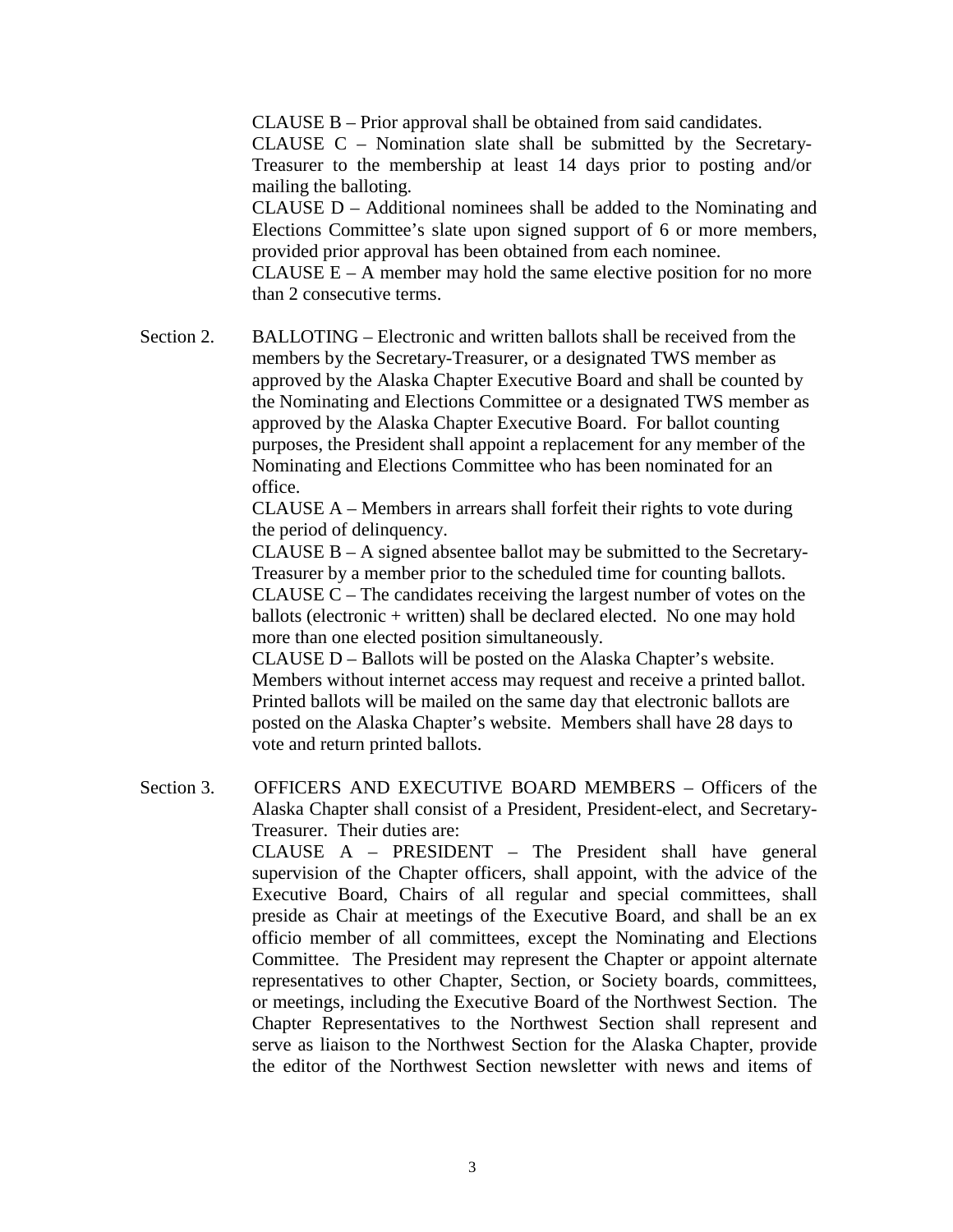interest from the Alaska Chapter, and serve as a contact for other chapters within the Section.

CLAUSE B – PRESIDENT-ELECT – The President-Elect shall assume the duties of the President in the absence or upon the inability of the President to serve, and shall perform any duties assigned by the President. (Such duties may include Chair of the Membership or Program Committee). In the event that the President-Elect cannot serve in the President's absence, the Past President shall assume his or her duties.

CLAUSE C – SECRETARY-TREASURER – The Secretary-Treasurer shall be responsible for the files, records, and funds of the Chapter and shall submit complete financial reports to the last meeting of the person's term of office. Duties also shall include the receipt and disbursement of funds, the recording of the minutes of all meetings, the maintenance of the membership rolls, correspondence, and the issuance of meeting minutes.

CLAUSE D – PAST PRESIDENT – The Past President shall assume the duties of the President in the absence or upon the inability of the President or the President-Elect to serve, and shall perform any duties assigned by the President or acting President.

CLAUSE E – REGIONAL REPRESENTATIVES – The Regional Representatives shall bring issues of regional concern to the attention of the Executive Board. They shall also solicit information about wildlife issues and personnel changes in their respective regions and submit the information to the Chapter Newsletter Editor for inclusion in the Chapter newsletter.

CLAUSE  $F - NEWSLETTER$  EDITOR  $- A$  Chapter member in good standing may be appointed by the Executive Board to draft and distribute the Chapter newsletter to the Chapter membership. The Newsletter Editor shall serve as a non-voting member of the Executive Board.

CLAUSE G – UNIVESITY OF ALASKA STUDENT

REPRESENTATIVE – A University of Alaska Student Chapter of The Wildlife Society member may be appointed by the Executive Board to serve as non-voting member of the Executive Board.

CLAUSE H – EXECUTIVE BOARD – The Executive Board shall act as the governing body for the Chapter and shall be made up of the above named officers, the Past President, the three Regional Representatives, non-voting Newsletter Editor, and non-voting University of Alaska Student Chapter of The Wildlife Society member.

Section 4. TERM OF OFFICE – The officers and Board members must be voting members of The Wildlife Society. The officers and the Past President shall serve for approximately two years, as shall the Regional Representatives. Officers and Regional Representatives shall be installed at the Annual Meeting following their respective elections, take office immediately following the Annual Meeting at which they were installed, and unless reelected terminate their duties at the conclusion of the Annual Meeting coinciding with the completion of their respective terms of office,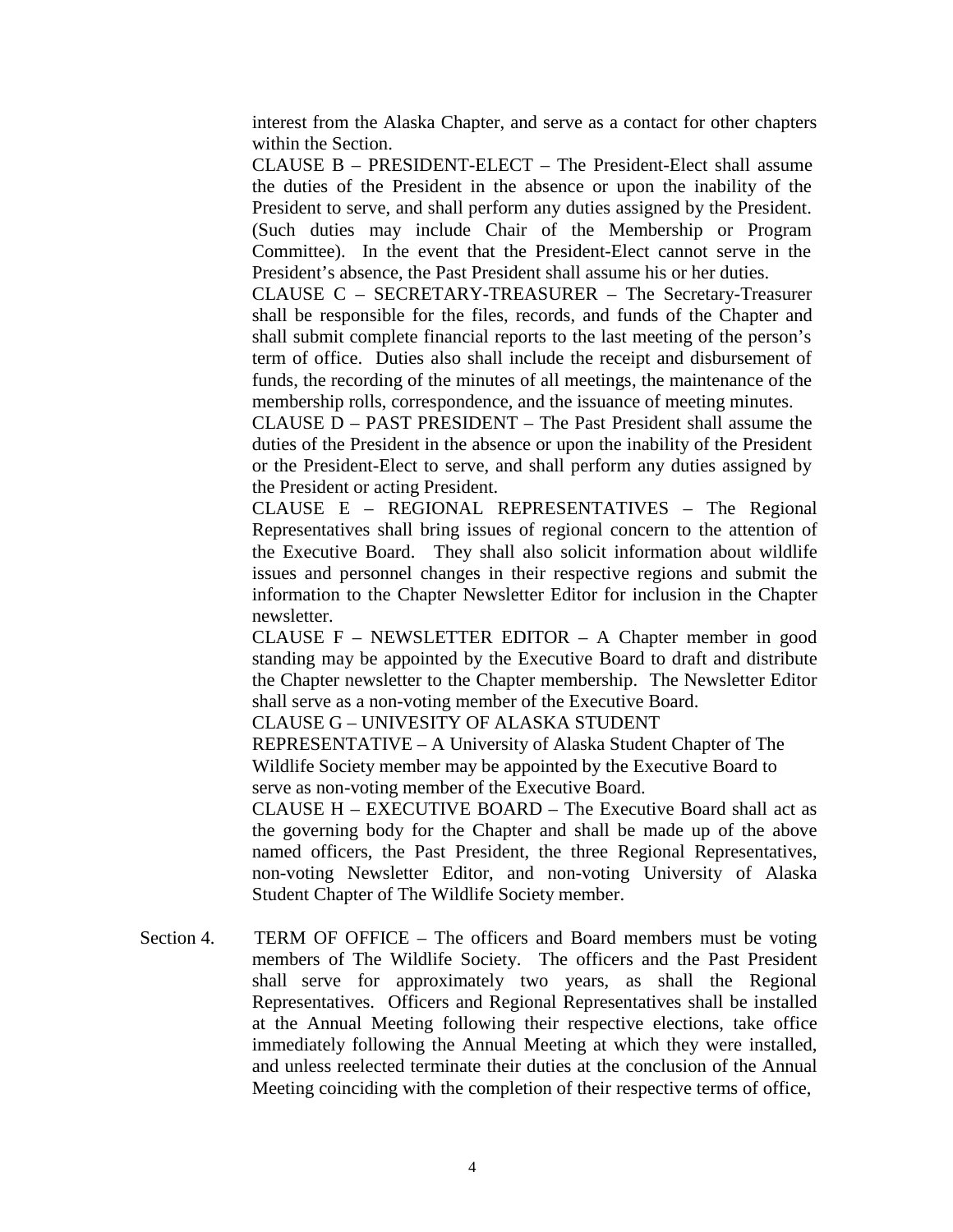or at such time as their successors are elected and installed. The President shall become past President upon termination of his or her duties as President. The President-Elect shall become President upon completion of his or her term as President-Elect. The Newsletter Editor shall have no term limit and can serve as long as desired and approved by the Executive Board.

Section 5. VACANCIES – If the office of President is vacated for any reason, the President-Elect shall assume the duties of the President for the balance of the unexpired term of the President. All other vacancies in any unexpired term of an elective office shall be filled through appointment by the Executive Board, although an appointed President-Elect shall serve only until the next scheduled Chapter election where the membership shall elect the new President. All appointees must be Voting Members of the Alaska Chapter and The Wildlife Society.

# **ARTICLE VI. MEETINGS**

Section 1. REGULAR MEETINGS – Regular membership meetings shall be at such times and places as determined and published by the Executive Board. CLAUSE A – ANNUAL MEETING – The regular meeting in spring shall be known as the Annual Meeting, and shall be for installing officers, receiving reports of officers and committees, and for any other business that may arise.

> CLAUSE B – MEETING NOTICE – Members must be notified at least 30 days prior to annual and regular meetings, and 10 days prior to special meetings.

> CLAUSE C – QUORUM – Quorum for annual, regular, and special meetings of the Chapter shall be over 50 percent of the membership or 10 members in good standing, whichever is less; and for Executive Board meetings, 3 members of the Board.

> CLAUSE D – MEETING RULES – Order of business and parliamentary procedures at Chapter meeting shall follow *Robert's Rules of Order*, last revision.

> CLAUSE E – BYLAWS – Chapter Bylaws shall be available for inspection during every meeting. If these Bylaws are revised, the new revision must be approved by The Wildlife Society before becoming effective.

Section 2. SPECIAL MEETINGS – Special meetings may be called by the Executive Board at any time, provided due notice (Article VI, Section 1B) and the purpose of the call are given.

> CLAUSE  $A - Only$  items listed in the call for a special meeting shall be acted upon at the special meeting.

> CLAUSE B – All clauses under Section 1 of this Article also apply to special meetings.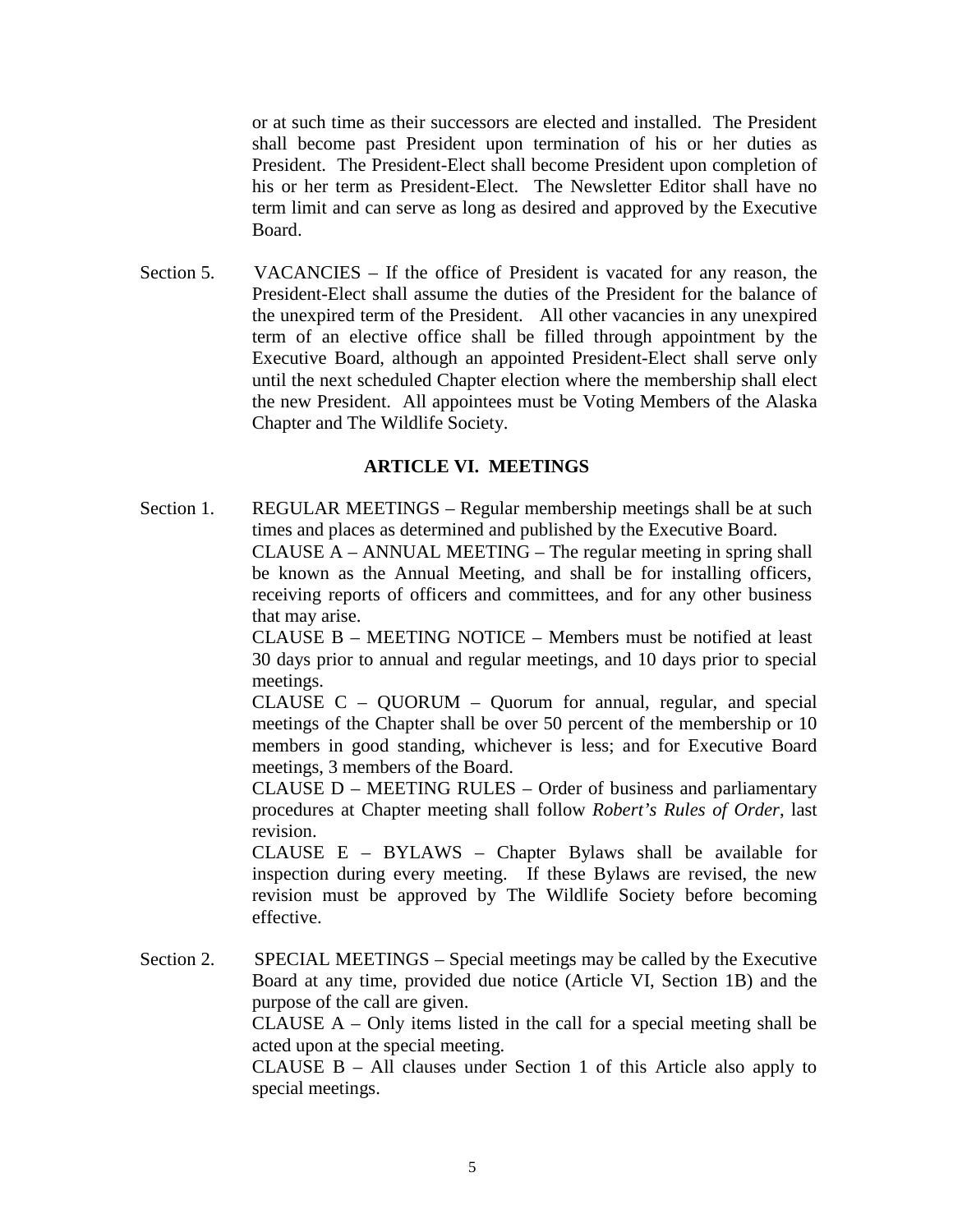## **ARTICLE VII. MANAGEMENT AND FINANCES**

Section 1. EXECUTIVE BOARD – The Alaska Chapter shall be governed by an Executive Board composed of its officers, the immediate Past President, and Regional Representatives. CLAUSE A – CONDUCT – The Executive Board shall conduct its affairs in conformance with the provisions of these Bylaws, and those of The Wildlife Society. The Board is authorized to act for the Chapter between meetings and shall report its interim actions to the members at each succeeding membership meeting. Any Board action may be overridden by two-thirds of the Voting Members attending a membership meeting. CLAUSE B – ATTENDANCE – Members may attend Board meetings, but may participate therein only when asked to do so, and they may not vote at such meetings.

Section 2. FINANCE – Funds of the Alaska Chapter shall be under the supervision of the Executive Board and shall be handled by the Secretary-Treasurer. The financial records of the Alaska Chapter shall be periodically examined by the Audit Committee (Article VIII, Section 2G).

CLAUSE A – The Secretary-Treasurer need not be bonded.

CLAUSE B – Funds shall be derived from the dues, special assessments, work projects, and contributions.

CLAUSE C – Funds shall be placed in a federally-insured bank or savings and loan association.

CLAUSE D – The President, or a Chapter representative appointed by the Executive Board, may collect up to \$500 reimbursement from Chapter funds for travel to the Chapter's annual meeting, the NW Section meeting, the National conference, or other TWS functions. For advance approval, requests must be submitted to the Executive Board for review at least 30 days prior to scheduled travel. After-the-fact requests for reimbursement must be submitted to the Executive Board within 30 days after returning home from travel status.

CLAUSE  $E -$ Chapter funds of up to \$250 per candidate may be used to help enable college students attend annual Chapter, Section, or National meetings, provided: (a) they will be presenting a paper or poster, or making some sort of formal presentation for the benefit of the Alaska Chapter assembly, and (b) they are a TWS or Student Chapter member. Requests for assistance must be submitted to the Executive Board for review and approval at least 30 days prior to scheduled travel. An application process shall be developed by the Executive Board to administer these grants.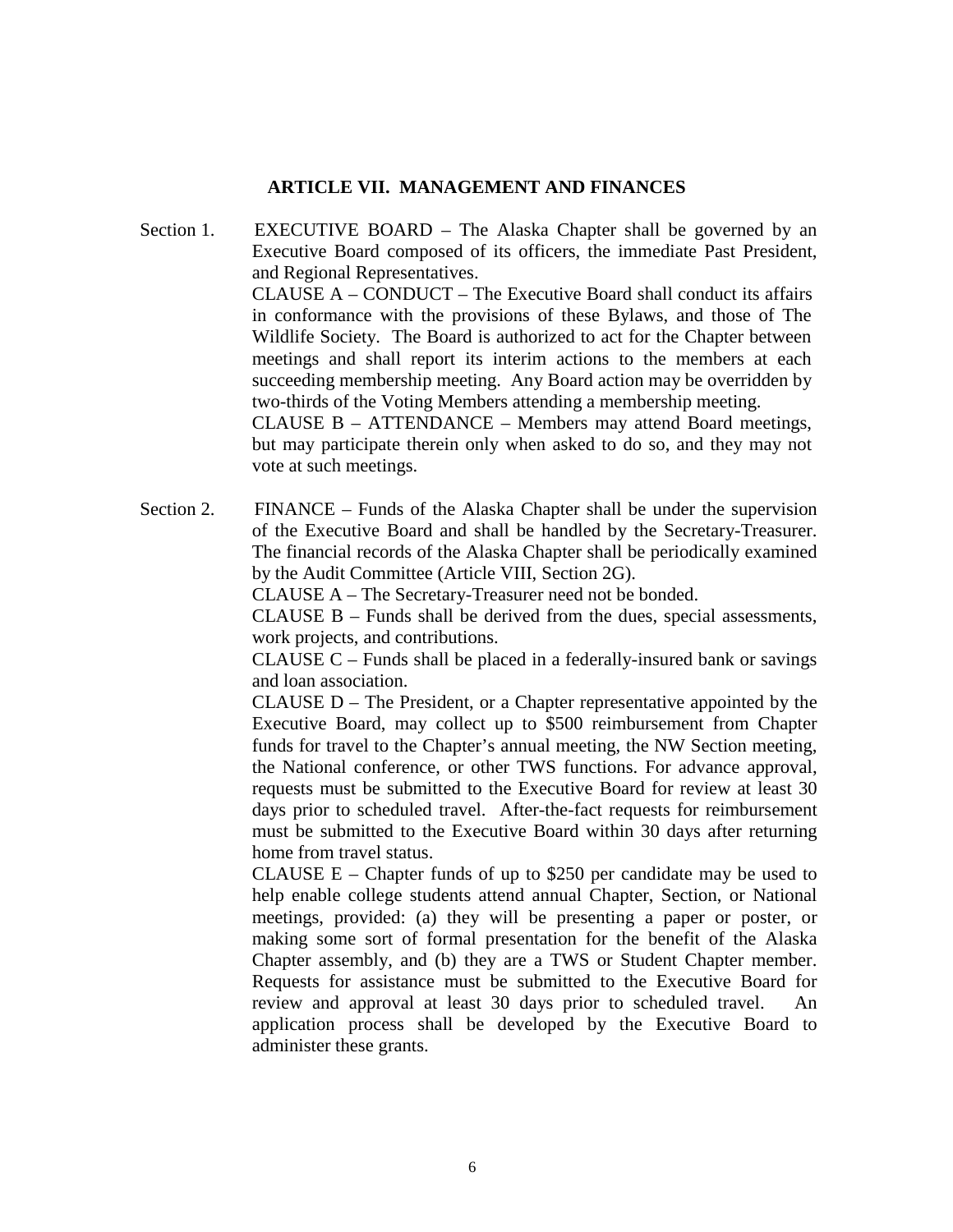CLAUSE F – The Alaska Chapter of The Wildlife Society is separate from any student chapter at any academic institution in administration and financial management.

CLAUSE G -- Certificates of appreciation on behalf of the Chapter may be awarded to any Chapter member by the Executive Board. Awards may include certificates of appreciation, gift certificates, and/or cash honoraria for services that benefit membership of the Alaska Chapter and The Wildlife Society. Members of the Executive Board are prohibited from accepting any financial compensation for performing duties as an elected officer.

- Section 3. REPORTS Within 20 days after an election or other official action, the Secretary-Treasurer shall report such action to the Executive Director of the Wildlife Society, the Northwest Section Representative, and the Northwest Section President. The President shall forward an annual report to these same parties. A statement of calendar-year income and expenses, together with starting and ending balances, must be submitted by the Secretary-Treasurer to the Executive Director of The Wildlife Society in January of each year for federal tax reporting by The Society office. The tax identification number for the Alaska Chapter is 92-0142443, and the tax exemption number is 237222304.
- Section 4. FILES The Chapter shall maintain a file containing: Bylaws of The Wildlife Society, the Northwest Section, and the Alaska Chapter; minutes of the regular and special meetings of the membership and of the Executive Board; correspondence pertinent to Chapter affairs; all committee reports; financial statements and records; and all other material designated as pertinent by the Executive Board. A "procedure for filing" shall be kept in the Chapter file for the guidance of each succeeding Secretary-Treasurer. The Wildlife Society "Operations Manual," provided by The Society, will be maintained by the Chapter President and a written record of transfer of this manual to the incoming President shall be maintained and The Society shall be notified of each such transfer.
- Section 5. RESOLUTIONS AND PUBLIC STATEMENTS Two or more members may submit resolutions or position statements, or topics for consideration as resolutions or position statements to the Chapter's Executive Board. Members that submit proposed position statements or resolutions must complete the Questionnaire for Resolutions and Position Statements, adopted in January 2005, or a similar form approved by the Board. The Board shall forward the proposed resolution or position statement and completed questionnaire for further consideration to either the Resolutions and Public Statements Committee (Article VIII, Section 2, Clause F) or an ad-hoc committee of members knowledgeable about the topic. The Chapter adopts a resolution or position statement after the following steps: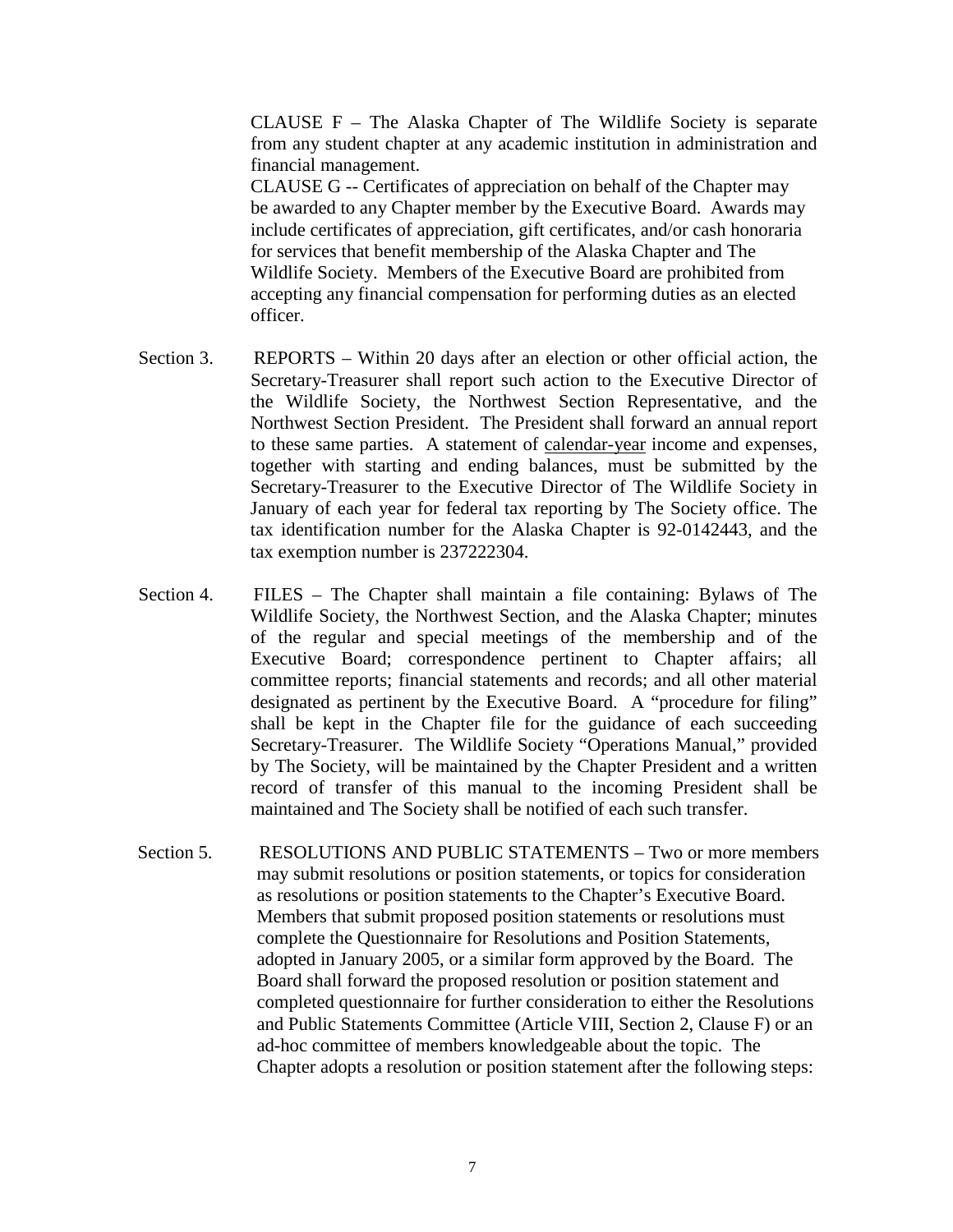1. The Committee recommends to the Executive Board whether the topic is suitable for consideration as a Chapter resolution or position statement, and identifies the intended audience and objectives. If a majority of the Executive Board agrees that a resolution or position statement is warranted, the Committee writes the initial draft of the document or may revise the document submitted by members.

2. Upon completion of the initial draft resolution or position statement by the Committee, the Executive Board assumes control of the document and may either (1) return the document to the Committee with requests for revision, (2) revise the document in preparation for release to members, or (3) accept the document from the Committee without further revision.

3. When the draft has been approved for release by a majority of the Executive Board, the draft document will be distributed to members by email and members allowed at least 15 days to comment.

4. The Executive Board collects and reviews comments from members and works with the Committee that drafted the document to incorporate appropriate revisions. The Committee that authored the original document then recommends to the Executive Board whether to approve or disapprove the revised document. This recommendation is advisory and does not bind subsequent actions by the Executive Board.

5. The Executive Board votes whether to release the final document to Chapter members for a vote of approval. A simple majority among the Executive Board is sufficient to authorize a Chapter-wide vote. The final version of the resolution or position statement is distributed to Chapter members via email.

6. Voting is conducted via an online ballot that shall remain open for 15-30 days. Members that wish can request a paper ballot from the Secretary/Treasurer. A resolution or position statement is adopted by the Chapter if it is supported by two-thirds of the Chapter membership that vote in the election.

Actions falling within previously established Chapter policies may be carried out by any Chapter officer upon unanimous approval of the Executive Board. On issues where there are not previously established Chapter policies and that demand action on a reasonably short notice, the President, or designated representative, may present a Public Statement on behalf of the Chapter, provided that: 1) the concept of the statement be brought to the Executive Board's attention and accepted by them prior to the public issuing of the statement; and 2) copies of the statement are sent to the membership within 15 days after public issuing of the statement. Furthermore, the Alaska Chapter may issue statements pertaining to subjects in its locale:

a) when the content of the statement falls within the established policy of The Wildlife Society; and

b) in the absence of existing position statements by The Wildlife Society.

The Alaska Chapter will not issue statements that may be in conflict with the policy of The Wildlife Society without prior approval of The Society's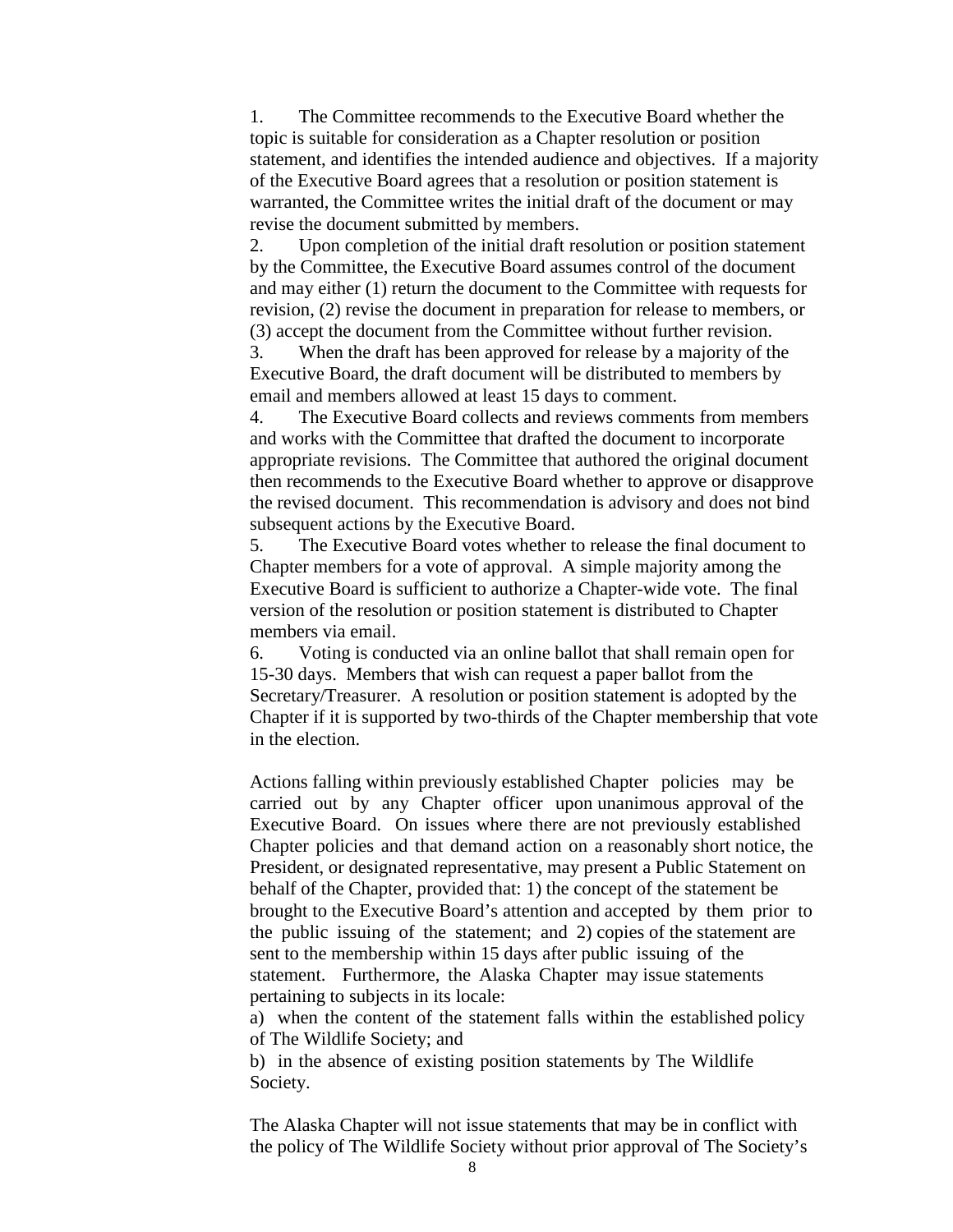Council. All statements will follow the "Guidelines for Wildlife Policy Activities" (Appendix 4.421 of the Operations Manual). The President of The Wildlife Society, the Northwest Section Representative, and the Northwest Section President must receive copies of any approved resolution or position Statement within 15 days of such action. All resolutions and position statements adopted by the Chapter will be posted on the Chapter web site.

#### **ARTICLE VIII. COMMITTEES**

- Section 1. APPOINTMENTS The Chapter President shall consider suggestions of the Executive Board in appointing chairs of all regular committees, except the Nominating and Elections Committee (Article V, Section 1) and all special committees such as awards and hospitality. Committee chairs shall submit a written summary of committee activities to the President and the Secretary-Treasurer before the close of each annual Chapter business meeting.
- Section 2. DUTIES OF STANDING COMMITTEES: CLAUSE A – NOMINATING AND ELECTIONS – See Article V, Section 1.

CLAUSE B – MEMBERSHIP – This committee shall encourage the maximum number of qualified persons residing in the area to become members of The Wildlife Society, the Northwest Section, and the Alaska Chapter. As provided in Article IV, Section 2, the committee will receive nominations and make recommendations to the Executive Board regarding approval of individuals seeking Other Member status in the Chapter.

CLAUSE C – PROGRAM – This committee shall arrange programs of all regular and annual meetings and provide the President with a proposed agenda for the Annual Meeting at least 2 months prior to the meeting date. CLAUSE D – CONSERVATION REVIEW – This committee shall review legislative proposals, administrative regulations, environmental assessments and impact statements, and other subjects or issues affecting wildlife or wildlife habitat within the organization area of the Chapter and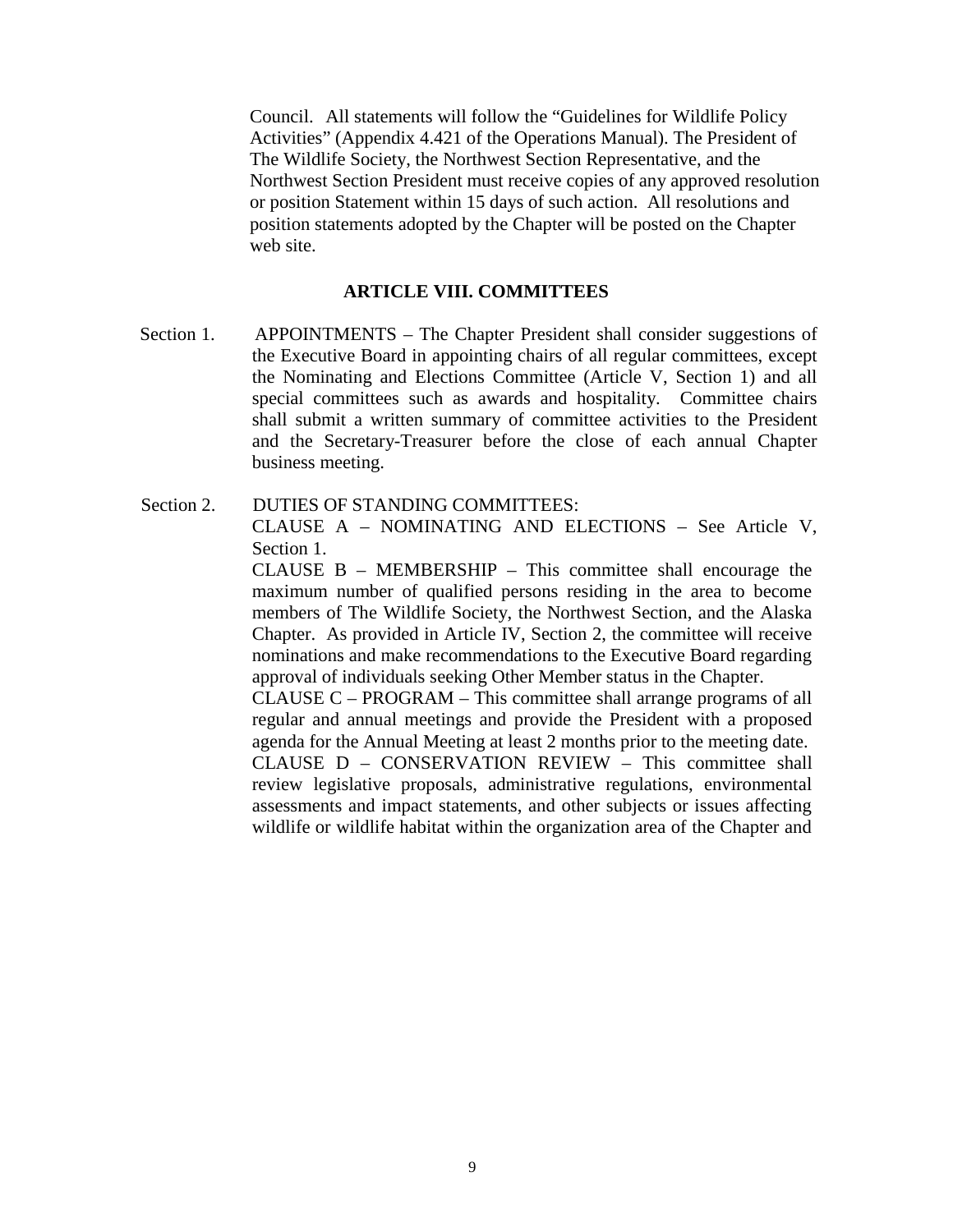make recommendations to the Executive Board for any action that should be taken by the Alaska Chapter. The Chair may ask any Chapter members to assist with reviews.

CLAUSE E – EDUCATION AND INFORMATION – This committee shall develop and implement methods to inform the public of basic wildlife management concepts and Chapter and Society activities and interests.

CLAUSE F – RESOLUTIONS AND PUBLIC STATEMENTS – This committee shall receive proposed resolutions and public statements that have been submitted to the Executive Board by Chapter members. The Committee will determine if the subject of the proposed resolution or position statement is appropriate for consideration by the Chapter and will submit a recommendation to the Executive Board in accordance with Article VII, Section 5. If the Executive Board approves further development of a resolution or public statement, this Committee will write a draft document for submission to the Executive Board. The Executive Board may temporarily add members to this committee or create an ad-hoc committee of members that are knowledgeable about the topic. Upon submission of a draft document to the Executive Board, the Committee works with the Board to incorporate member comments, and provides a non-binding recommendation regarding whether the Executive Board should release the final version of the document for a Chapter-wide vote of approval as described in Article VII, Section 5. CLAUSE G – AUDIT – This committee shall consist of a Chair and at least two additional members. It shall review the financial records and

support documents of the Secretary-Treasurer at least annually. The committee also shall review these records and documents prior to any change in the office of the Secretary-Treasurer.

- Section 3. ACCOUNTABILITY All committees shall be accountable to the Executive Board under the general supervision of the President.
- Section 4. TENURE All committees shall serve until new committees are appointed in their stead or until the duties assigned to the committee have been discharged.

### **ARTICLE IX. DISSOLUTION**

Upon dissolution of the Alaska Chapter of The Wildlife Society, its Executive Board shall transfer all assets, accrued income, and other properties to The Council of The Wildlife Society with the understanding that said assets will be held for a maximum of five years from the date of dissolution of the Chapter, for redistribution to another chapter that may be established in approximately the same geographical areas within said fiveyear period. If another chapter is not established within said area and period of time, The Society Council may use or distribute all assets, accrued income, and other properties as best determined by The Council in accordance with Society Bylaws. An exception is that net proceeds from charitable gaming conducted under Alaska Statute 05.15 will go to a